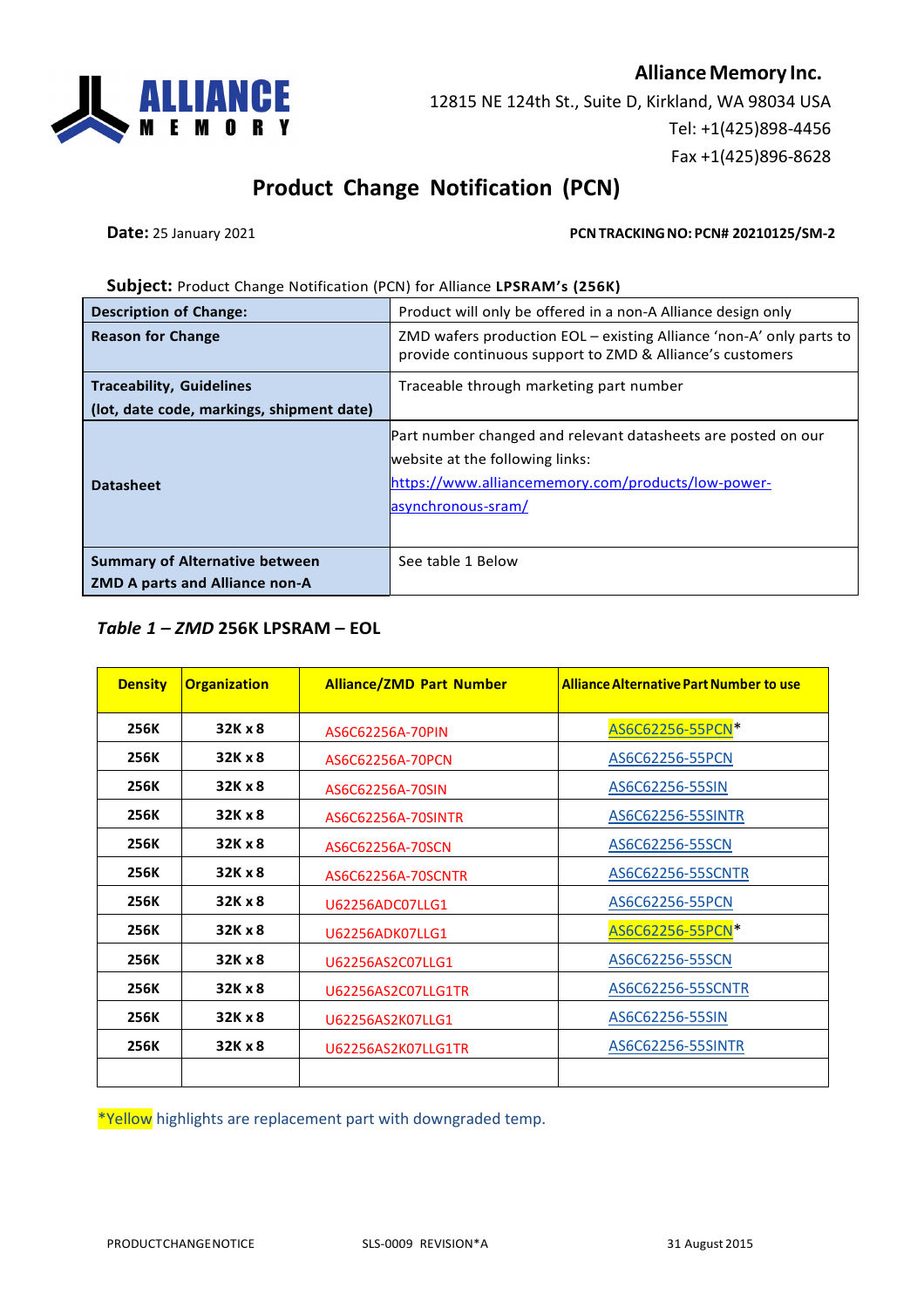

### **AllianceMemory Inc.**

12815 NE 124th St., Suite D, Kirkland, WA 98034 USA Tel: +1(425)898-4456 Fax +1(425)896-8628

#### **ZMD Part Numbering System**



**Last Time Buy Date:** July 25, 2021- corrected to 30 June 2021 **Last Time Ship Date:** September 30th, 2021 **Sample Availability Date** Existing - Parts already in Production **PCN Effective Date** January 25, 2021

**\*Any orders after 30 June 2021 are Non-Cancelable/Non-Returnable and cannot be changed. Products c annot be re tur ned i n s tock ro tat i on af te r th is da te.**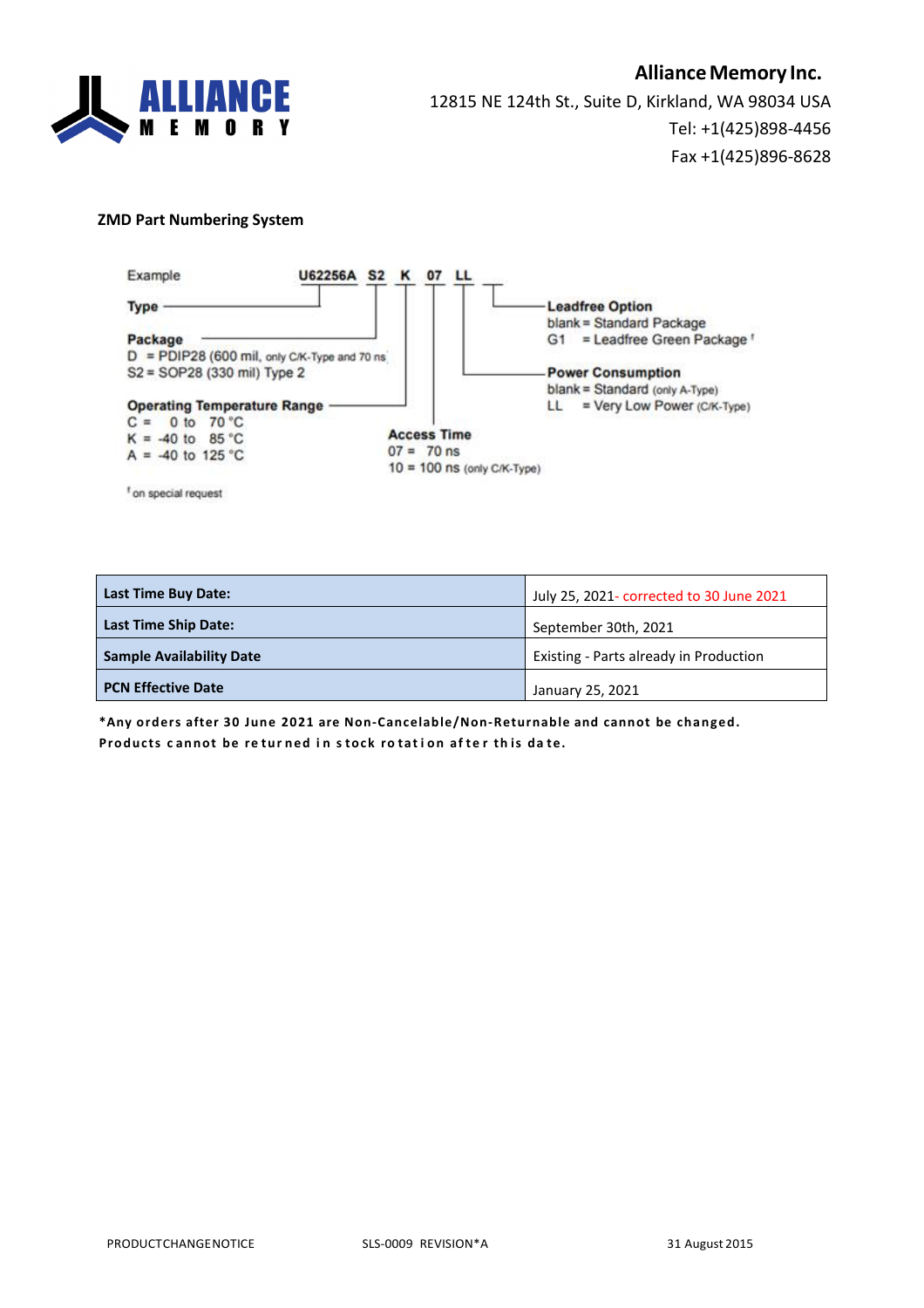

Dear Valued Customer:

This letter provides End–of–Life (EOL) notice of ZMD 256K Low Power SRAM products with a 256K density Organized 32Kx8. These ZMD wafers will move from the original ZMD design to the Alliance design. Please note that the ZMD design and the Alliance design are both fabricated from Global Foundries in Singapore. The assembly (Greatek in Taiwan) and testing (ChipMos in Taiwan) will remain the same.

The delivery deadline is **September 30th, 2021** with last time buy (LTB) deadline **on June 3 0 t h , 2021**. Please note that the standard shipment dates will apply in general and extended delivery dates must be pre-arranged and accepted in writing by Alliance Memory Management.

Samples are already available for customers to start verification procedures.

We provide product comparisons within the pages that follow this PCN#20210104/SM-2.

Please contact your local Alliance Memory representative if you have any questions regarding this information

Yours faithfully

David Bagby

President Alliance Memory Inc.



David Bagby President **Alliance Memory Inc.**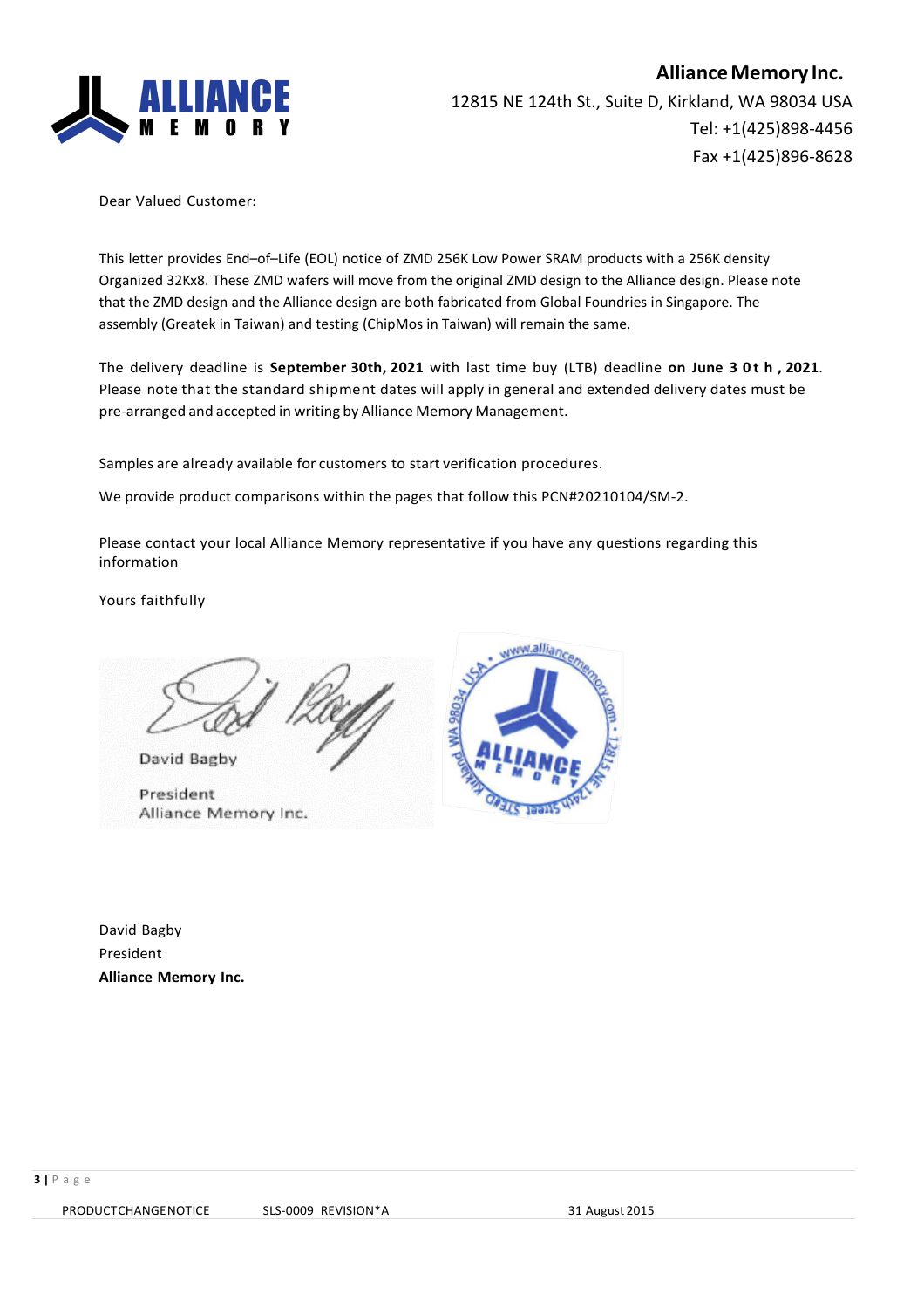

### **AS6C62256A-70PIN & U62256ADK07LLG1 & AS6C62256-55PCN Comparison**

| Part Number & result<br>Parameter                 | AS6C62256A-<br>70PIN          | <b>U62256ADK07LLG1</b>        | AS6C62256-55PCN             | <b>Comments</b>           |
|---------------------------------------------------|-------------------------------|-------------------------------|-----------------------------|---------------------------|
| <b>Product Description</b>                        | <b>Low Power ASRAM</b>        | <b>Low Power ASRAM</b>        | <b>Low Power ASRAM</b>      |                           |
| Capacity                                          | 256Kb                         | 256Kb                         | 256Kb                       | Same                      |
| Memory Orgn.                                      | 32K x 8bits                   | 32K x 8bits                   | 32K x 8bits                 | Same                      |
| <b>Oper. Power Supply</b>                         | $V_{CC} = 4.5V$ ~ 5.5V        | $V_{CC} = 4.5V$ ~ 5.5V        | $V_{CC} = 2.7V$ ~ 5.5V      | AS6C62256-55PCN<br>better |
| <b>Operating</b><br><b>Temperature</b>            | Industrial<br>(-40°C to 85°C) | Industrial<br>(-40°C to 85°C) | Commercial<br>(0°C to 70°C) | Different                 |
| I/O Capacitance                                   | CIO: 7pf (Max.)               | CIO: 7pf (Max.)               | CIO: 8pf (Max.)             | Comparable                |
| <b>Read Cycle Time (tRC)</b>                      | 70ns (Min.)                   | 70ns (Min.)                   | 55ns (Min.)                 | AS6C62256-55PCN<br>better |
| WriteCycleTime(tWC)                               | 70ns (Min.)                   | 70ns (Min.)                   | 55ns (Min.)                 | AS6C62256-55PCN<br>better |
| AddrAccessTime(tAA)                               | 70ns (Max.)                   | 70ns (Max.)                   | 55ns (Max.)                 | AS6C62256-55PCN<br>better |
| <b>OE Access Time (tOE)</b>                       | 35ns (Max.)                   | 35ns (Max.)                   | 30ns (Max.)                 | Comparable                |
| $V_{OH}(V)$ @ -1.0mA                              | 2.4 (Min.)                    | 2.4 (Min.)                    | 2.4 (Min.)                  | Same                      |
| $V_{OL}(V)$                                       | $0.4$ (Max.)                  | $0.4$ (Max.)                  | $0.4$ (Max.)                | Same                      |
| V <sub>IH</sub> (V)                               | 2.2 (Min.)                    | 2.2 (Min.)                    | 2.4 (Min.)                  | Comparable                |
| $V_{IL}(V)$                                       | $0.8$ (Max.)                  | $0.6$ (Max.)                  | $0.6$ (Max.)                | Comparable                |
| $I_{LI}$ / $I_{LO}(UA)$                           | 2 (Max.)                      | 2 (Max.)                      | $1$ (Max.)                  | Comparable                |
| <b>Oper. Current</b>                              | $ICC = 70mA(Max.)$            | $ICC = 70mA(Max.)$            | $ICC = 45mA(Max.)$          | AS6C62256-55PCN<br>better |
| <b>Standby Current</b><br><b>ISB1(CMOS level)</b> | 10uA (Max.)                   | 10uA (Max.)                   | 30uA (Max.)                 | Different                 |
| <b>Standby Current</b><br><b>ISB2(TTL level)</b>  | $1mA$ (Max.)                  | $1mA$ (Max.)                  | 3mA                         | Different                 |
| <b>VDR</b>                                        | 2 (Min.)                      | 2V (Min.)                     | 1.5V (Min.)                 | AS6C62256-55PCN<br>better |
| <b>Package Dim</b>                                | 28Pin 600mil PDIP             | 28Pin 600mil PDIP             | 28Pin 600mil PDIP           | Same                      |
| <b>Package Material</b>                           | Pb and Halogen<br>Free        | Pb and Halogen Free           | Pb and Halogen Free         | Same                      |
| <b>Pin to Pin Compatible</b>                      | Yes                           | Yes                           | Yes                         | Same                      |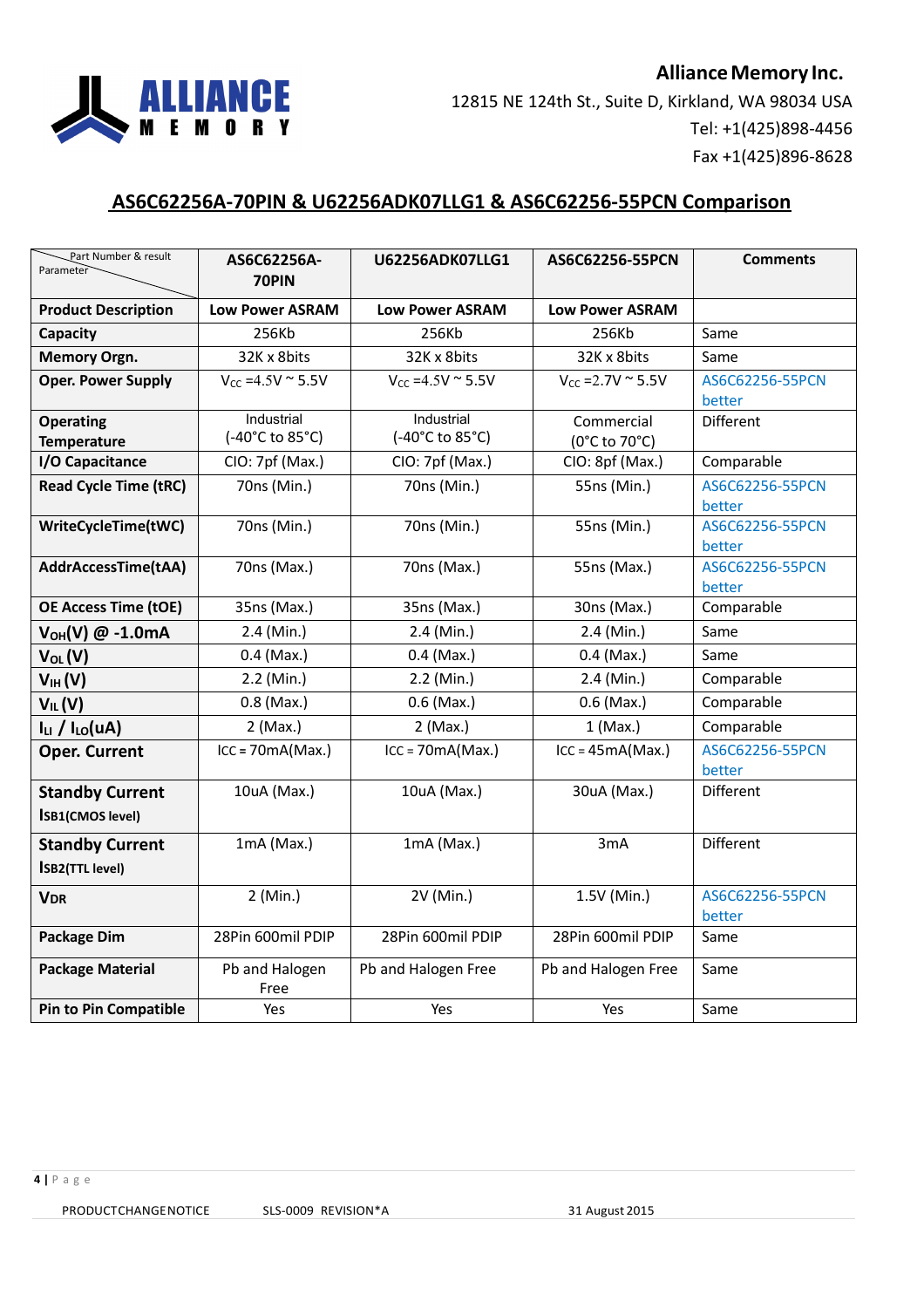

## **AS6C62256A-70SCN & U62256AS2C07LLG1 & AS6C62256-55SCN Comparison**

| Part Number & result<br>Parameter                 | AS6C62256A-70SCN             | U62256AS2C07LLG1            | AS6C62256-55SCN             | <b>Comments</b>           |
|---------------------------------------------------|------------------------------|-----------------------------|-----------------------------|---------------------------|
| <b>Product Description</b>                        | <b>Low Power ASRAM</b>       | <b>Low Power ASRAM</b>      | <b>Low Power ASRAM</b>      |                           |
| Capacity                                          | 256Kb                        | 256Kb                       | 256Kb                       | Same                      |
| <b>Memory Organization</b>                        | 32K x 8bits                  | 32K x 8bits                 | 32K x 8bits                 | Same                      |
| <b>Oper. Power Supply</b>                         | $V_{CC} = 4.5V \approx 5.5V$ | $V_{CC} = 4.5V$ ~ 5.5V      | $V_{CC} = 2.7V$ ~ 5.5V      | AS6C62256-55SCN<br>better |
| <b>Operating Temperature</b>                      | Commercial<br>(0°C to 70°C)  | Commercial<br>(0°C to 70°C) | Commercial<br>(0°C to 70°C) | Same                      |
| I/O Capacitance                                   | CIO: 7pf (Max.)              | CIO: 7pf (Max.)             | CIO: 8pf (Max.)             | Comparable                |
| <b>Read Cycle Time (tRC)</b>                      | 70ns (Min.)                  | 70ns (Min.)                 | 55ns (Min.)                 | AS6C62256-55SCN<br>better |
| WriteCycleTime(tWC)                               | 70ns (Min.)                  | 70ns (Min.)                 | 55ns (Min.)                 | AS6C62256-55SCN<br>better |
| AddrAccessTime(tAA)                               | 70ns (Max.)                  | 70ns (Max.)                 | 55ns (Max.)                 | AS6C62256-55SCN<br>better |
| <b>OE Access Time (tOE)</b>                       | 35ns (Max.)                  | 35ns (Max.)                 | 30ns (Max.)                 | Comparable                |
| $V_{OH}(V)$                                       | 2.4 (Min.)                   | 2.4 (Min.)                  | 2.4 (Min.)                  | Same                      |
| Vol (V)                                           | $0.4$ (Max.)                 | $0.4$ (Max.)                | $0.4$ (Max.)                | Same                      |
| $V_{IH}(V)$                                       | 2.2 (Min.)                   | 2.2 (Min.)                  | $2.4$ (Min.)                | Comparable                |
| $V_{IL}(V)$                                       | $0.8$ (Max.)                 | $0.6$ (Max.)                | $0.6$ (Max.)                | Comparable                |
| $ILI$ / $ILO(UA)$                                 | 2 (Max.)                     | $2$ (Max.)                  | $1$ (Max.)                  | Same                      |
| <b>Oper. Current</b>                              | $ICC = 70mA(Max.)$           | $ICC = 70mA(Max.)$          | $ICC = 45mA(Max.)$          | AS6C62256-55SCN<br>better |
| <b>Standby Current</b><br><b>ISB1(CMOS level)</b> | 10uA (Max.)                  | 5uA (Max.)                  | 15uA (Max.)                 | Comparable                |
| <b>Standby Current</b><br><b>ISB2(TTL level)</b>  | $1mA$ (Max.)                 | $1mA$ (Max.)                | 3mA                         | <b>Different</b>          |
| <b>VDR</b>                                        | 2 (Min.)                     | 2V (Min.)                   | 1.5V (Min.)                 | AS6C62256-55SCN<br>better |
| <b>Package Dim</b>                                | 330mil SOP28                 | 330mil SOP28                | 330mil SOP28                | Same                      |
| <b>Package Material</b>                           | Pb and Halogen Free          | Pb and Halogen Free         | Pb and Halogen Free         | Same                      |
| <b>Pin to Pin Compatible</b>                      | Yes                          | Yes                         | Yes                         | Same                      |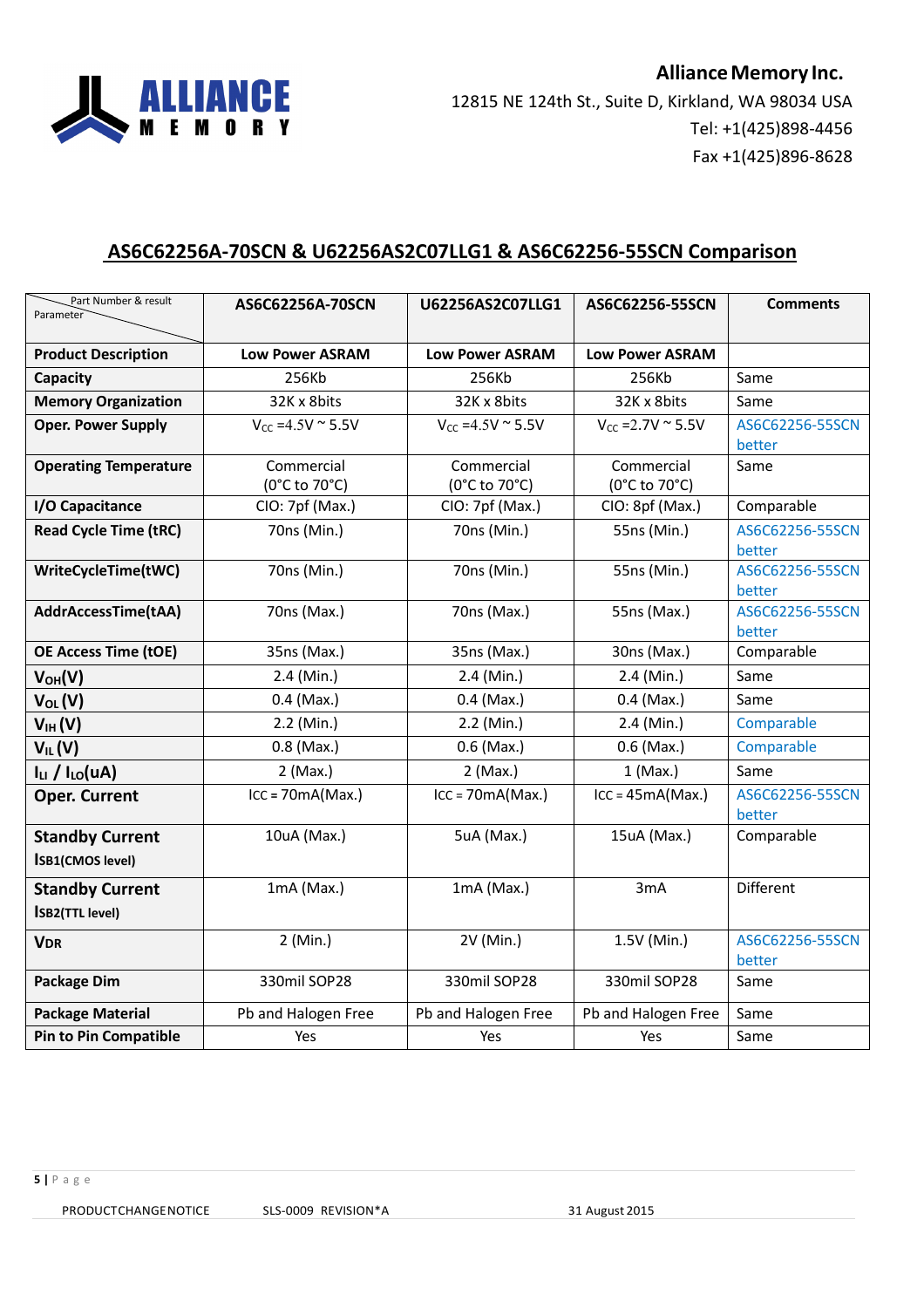

# **AS6C62256A-70SIN & U62256AS2K07LLG1 & AS6C62256-55SIN Comparison**

| Part Number & result<br>Parameter                 | AS6C62256A-70SIN              | U62256AS2K07LLG1              | AS6C62256-55SIN               | <b>Comments</b>           |
|---------------------------------------------------|-------------------------------|-------------------------------|-------------------------------|---------------------------|
|                                                   |                               |                               |                               |                           |
| <b>Product Description</b>                        | <b>Low Power ASRAM</b>        | <b>Low Power ASRAM</b>        | <b>Low Power ASRAM</b>        |                           |
| Capacity                                          | 256Kb                         | 256Kb                         | 256Kb                         | Same                      |
| <b>MemoryOrgnization</b>                          | 32K x 8bits                   | 32K x 8bits                   | 32K x 8bits                   | Same                      |
| <b>Oper. Power Supply</b>                         | $V_{CC} = 4.5V$ ~ 5.5V        | $V_{CC} = 4.5V$ ~ 5.5V        | $V_{CC} = 2.7V$ ~ 5.5V        | AS6C62256-55SIN<br>better |
| <b>Operating Temperature</b>                      | Industrial<br>(-40°C to 85°C) | Industrial<br>(-40°C to 85°C) | Industrial<br>(-40°C to 85°C) | Same                      |
| I/O Capacitance                                   | CIO: 7pf (Max.)               | CIO: 7pf (Max.)               | CIO: 8pf (Max.)               | Comparable                |
| <b>Read Cycle Time (tRC)</b>                      | 70ns (Min.)                   | 70ns (Min.)                   | 55ns (Min.)                   | AS6C62256-55SIN<br>better |
| WriteCycleTime(tWC)                               | 70ns (Min.)                   | 70ns (Min.)                   | 55ns (Min.)                   | AS6C62256-55SIN<br>better |
| <b>Addr Access Time (tAA)</b>                     | 70ns (Max.)                   | 70ns (Max.)                   | 55ns (Max.)                   | AS6C62256-55SIN<br>better |
| <b>OE Access</b><br>Time(tOE)                     | 35ns (Max.)                   | 35ns (Max.)                   | 30ns (Max.)                   | Comparable                |
| $V_{OH}(V)$                                       | 2.4 (Min.)                    | 2.4 (Min.)                    | 2.4 (Min.)                    | Same                      |
| $V_{OL}(V)$                                       | $0.4$ (Max.)                  | $0.4$ (Max.)                  | $0.4$ (Max.)                  | Same                      |
| V <sub>IH</sub> (V)                               | 2.2 (Min.)                    | 2.2 (Min.)                    | 2.4 (Min.)                    | Same                      |
| $V_{IL}(V)$                                       | $0.8$ (Max.)                  | $0.6$ (Max.)                  | $0.6$ (Max.)                  | Same                      |
| $ILI$ / $ILO(uA)$                                 | $2$ (Max.)                    | $2$ (Max.)                    | $1$ (Max.)                    | Comparable                |
| <b>Oper. Current</b>                              | $ICC = 70mA(Max.)$            | $ICC = 70mA(Max.)$            | $ICC = 45mA(Max.)$            | AS6C62256-55SIN<br>better |
| <b>Standby Current</b><br><b>ISB1(CMOS level)</b> | 10uA (Max.)                   | 10uA (Max.)                   | 30uA (Max.)                   | Comparable                |
| <b>Standby Current</b><br><b>ISB2(TTL level)</b>  | $1mA$ (Max.)                  | $1mA$ (Max.)                  | 3mA                           | Different                 |
| <b>VDR</b>                                        | 2 (Min.)                      | 2V (Min.)                     | 1.5V (Min.)                   | AS6C62256-55SIN<br>better |
| Package Dim                                       | 330mil SOP28                  | 330mil SOP28                  | 330mil SOP28                  | Same                      |
| <b>Package Material</b>                           | Pb and Halogen Free           | Pb and Halogen Free           | Pb and Halogen Free           | Same                      |
| <b>Pin to Pin Compatible</b>                      | Yes                           | Yes                           | Yes                           | Same                      |